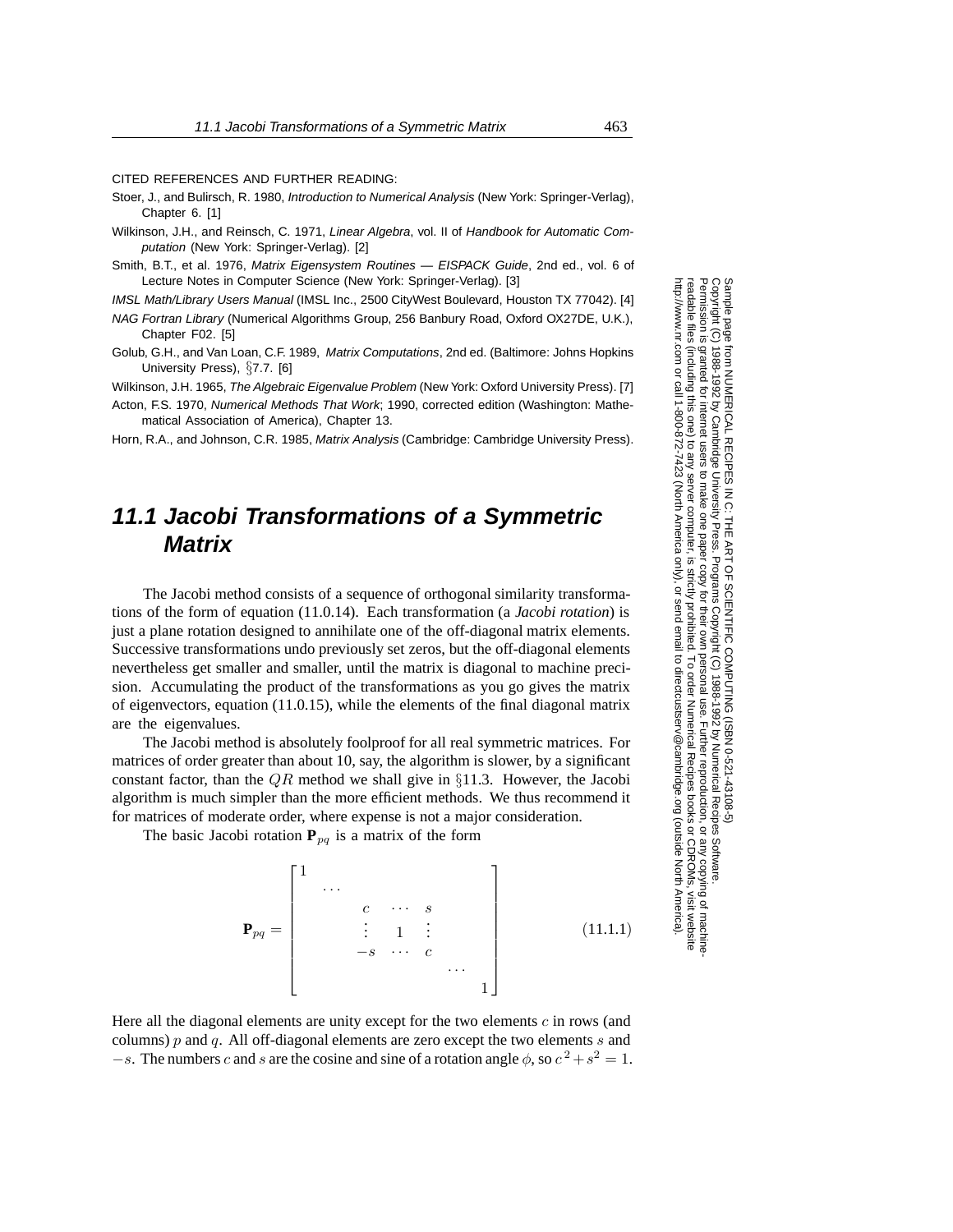A plane rotation such as (11.1.1) is used to transform the matrix **A** according to

$$
\mathbf{A}' = \mathbf{P}_{pq}^T \cdot \mathbf{A} \cdot \mathbf{P}_{pq} \tag{11.1.2}
$$

Now,  $\mathbf{P}_{pq}^T \cdot \mathbf{A}$  changes only rows p and q of  $\mathbf{A}$ , while  $\mathbf{A} \cdot \mathbf{P}_{pq}$  changes only columns p and q. Notice that the subscripts p and q do not denote components of  $P_{pq}$ , but rather label which kind of rotation the matrix is, i.e., which rows and columns it affects. Thus the changed elements of  $\bf{A}$  in (11.1.2) are only in the p and q rows and columns indicated below:

$$
\mathbf{A}' = \begin{bmatrix} & \cdots & a'_{1p} & \cdots & a'_{1q} & \cdots \\ \vdots & & \vdots & & \vdots & & \vdots \\ a'_{p1} & \cdots & a'_{pp} & \cdots & a'_{pq} & \cdots & a'_{pn} \\ \vdots & & \vdots & & \vdots & & \vdots \\ a'_{q1} & \cdots & a'_{qp} & \cdots & a'_{qq} & \cdots & a'_{qn} \\ \vdots & & \vdots & & \vdots & & \vdots \\ \cdots & a'_{np} & \cdots & a'_{nq} & \cdots & \vdots \end{bmatrix}
$$
 (11.1.3)

Multiplying out equation (11.1.2) and using the symmetry of **A**, we get the explicit formulas

$$
a'_{rp} = ca_{rp} - sa_{rq}
$$
  
\n
$$
a'_{rq} = ca_{rq} + sa_{rp}
$$
  
\n
$$
r \neq p, r \neq q
$$
\n(11.1.4)

Permission is granted for internet users to make one paper copy for their own personal use. Further reproduction, or any copyin

computer, is strictly prohibited. To order Numerical Recipes books

or send email to directcustserv@cambridge.org (outside North America).

Programs Copyright (C) 1988-1992 by Numerical Recipes Software.

1988-1992 by Numerical Recipes Software

g of machine-

or CDROMs, visit website

Copyright (C) 1988-1992 by Cambridge University Press.

 $1 - 8861$ 

Sample page t<br>Copyright (C)

readable files (including this one) to any server

http://www.nr.com or call 1-800-872-7423 (North America only),

992 by Cambridge University Press. Programs Copyright (C)

Sample page from NUMERICAL RECIPES IN C: THE ART OF SCIENTIFIC COMPUTING (ISBN 0-521-43108-5)

irom NUMERICAL RECIPES IN C. THE ART OF SCIENTIFIC COMPUTING (18BN 0-531-43108-6)

$$
a'_{rq} = ca_{rq} + sa_{rp}
$$
  
\n
$$
a'_{pp} = c^2 a_{pp} + s^2 a_{qq} - 2sca_{pq}
$$
\n(11.1.5)

$$
a'_{qq} = s^2 a_{pp} + c^2 a_{qq} + 2sca_{pq}
$$
 (11.1.6)

$$
a'_{pq} = (c^2 - s^2)a_{pq} + sc(a_{pp} - a_{qq})
$$
\n(11.1.7)

The idea of the Jacobi method is to try to zero the off-diagonal elements by a series of plane rotations. Accordingly, to set  $a'_{pq} = 0$ , equation (11.1.7) gives the following expression for the rotation angle  $\phi$ following expression for the rotation angle  $\phi$ 

$$
\theta \equiv \cot 2\phi \equiv \frac{c^2 - s^2}{2sc} = \frac{a_{qq} - a_{pp}}{2a_{pq}}
$$
(11.1.8)

If we let  $t \equiv s/c$ , the definition of  $\theta$  can be rewritten

$$
t^2 + 2t\theta - 1 = 0 \tag{11.1.9}
$$

The smaller root of this equation corresponds to a rotation angle less than  $\pi/4$ in magnitude; this choice at each stage gives the most stable reduction. Using the form of the quadratic formula with the discriminant in the denominator, we can write this smaller root as

$$
t = \frac{\text{sgn}(\theta)}{|\theta| + \sqrt{\theta^2 + 1}}\tag{11.1.10}
$$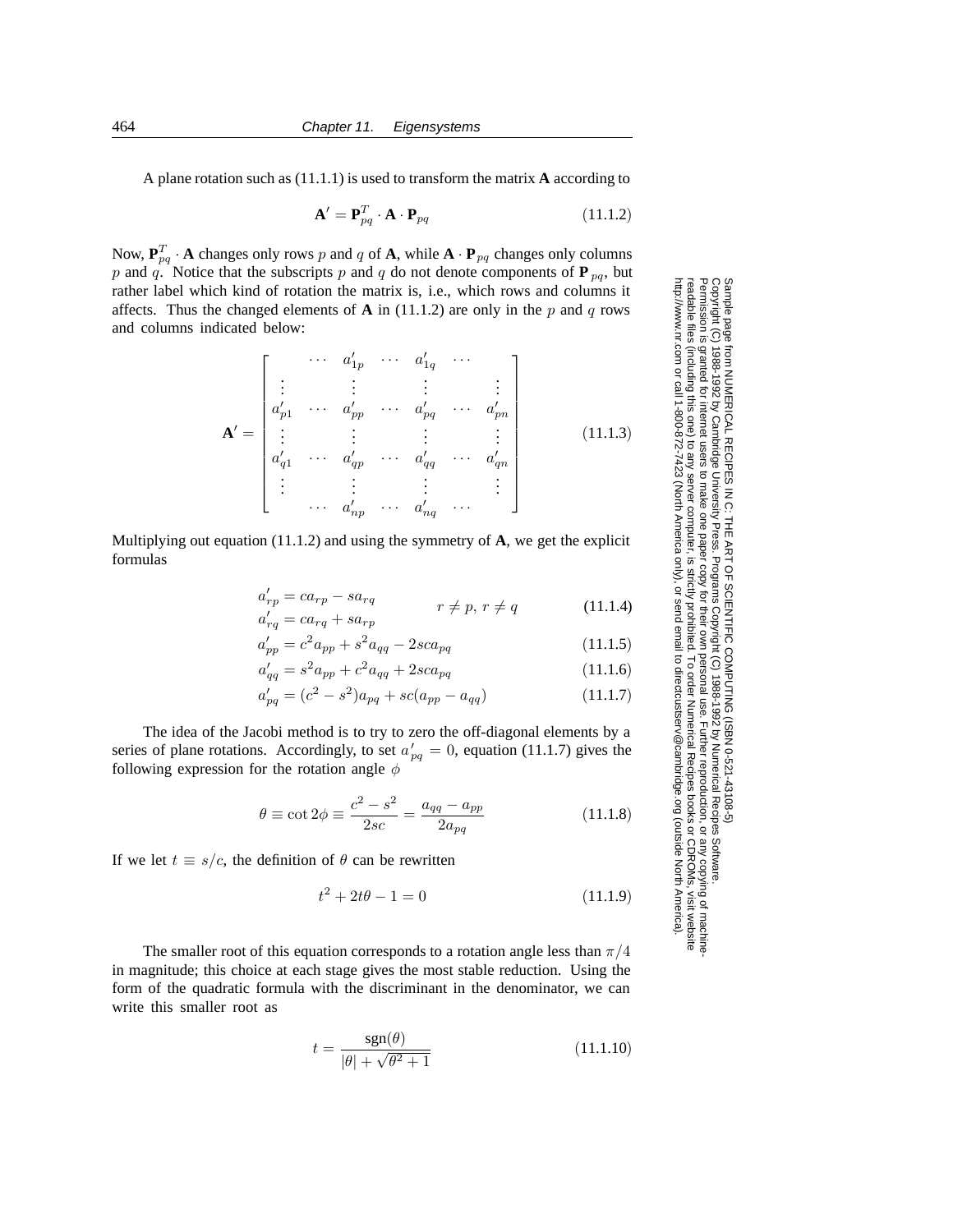$$
c = \frac{1}{\sqrt{t^2 + 1}}\tag{11.1.11}
$$
\n
$$
c = t c
$$
\n
$$
(11.1.12)
$$

$$
s = tc \tag{11.1.12}
$$

When we actually use equations  $(11.1.4)$ – $(11.1.7)$  numerically, we rewrite them to minimize roundoff error. Equation (11.1.7) is replaced by

$$
a'_{pq} = 0 \tag{11.1.13}
$$

The idea in the remaining equations is to set the new quantity equal to the old quantity plus a small correction. Thus we can use (11.1.7) and (11.1.13) to eliminate  $a_{qq}$  from (11.1.5), giving

$$
a'_{pp} = a_{pp} - ta_{pq} \tag{11.1.14}
$$

Similarly,

$$
a'_{qq} = a_{qq} + ta_{pq} \tag{11.1.15}
$$

$$
a'_{rp} = a_{rp} - s(a_{rq} + \tau a_{rp}) \tag{11.1.16}
$$

$$
a'_{rq} = a_{rq} + s(a_{rp} - \tau a_{rq}) \tag{11.1.17}
$$

where  $\tau$  (= tan  $\phi/2$ ) is defined by

$$
\tau \equiv \frac{s}{1+c} \tag{11.1.18}
$$

One can see the convergence of the Jacobi method by considering the sum of the squares of the off-diagonal elements

$$
S = \sum_{r \neq s} |a_{rs}|^2 \tag{11.1.19}
$$

Equations  $(11.1.4)$ – $(11.1.7)$  imply that

$$
S' = S - 2|a_{pq}|^2 \tag{11.1.20}
$$

(Since the transformation is orthogonal, the sum of the squares of the diagonal elements increases correspondingly by  $2|a_{pq}|^2$ .) The sequence of S's thus decreases<br>monotonically. Since the sequence is bounded below by zero, and since we can monotonically. Since the sequence is bounded below by zero, and since we can choose a*pq* to be whatever element we want, the sequence can be made to converge to zero.

Eventually one obtains a matrix **D** that is diagonal to machine precision. The diagonal elements give the eigenvalues of the original matrix **A**, since

$$
\mathbf{D} = \mathbf{V}^T \cdot \mathbf{A} \cdot \mathbf{V} \tag{11.1.21}
$$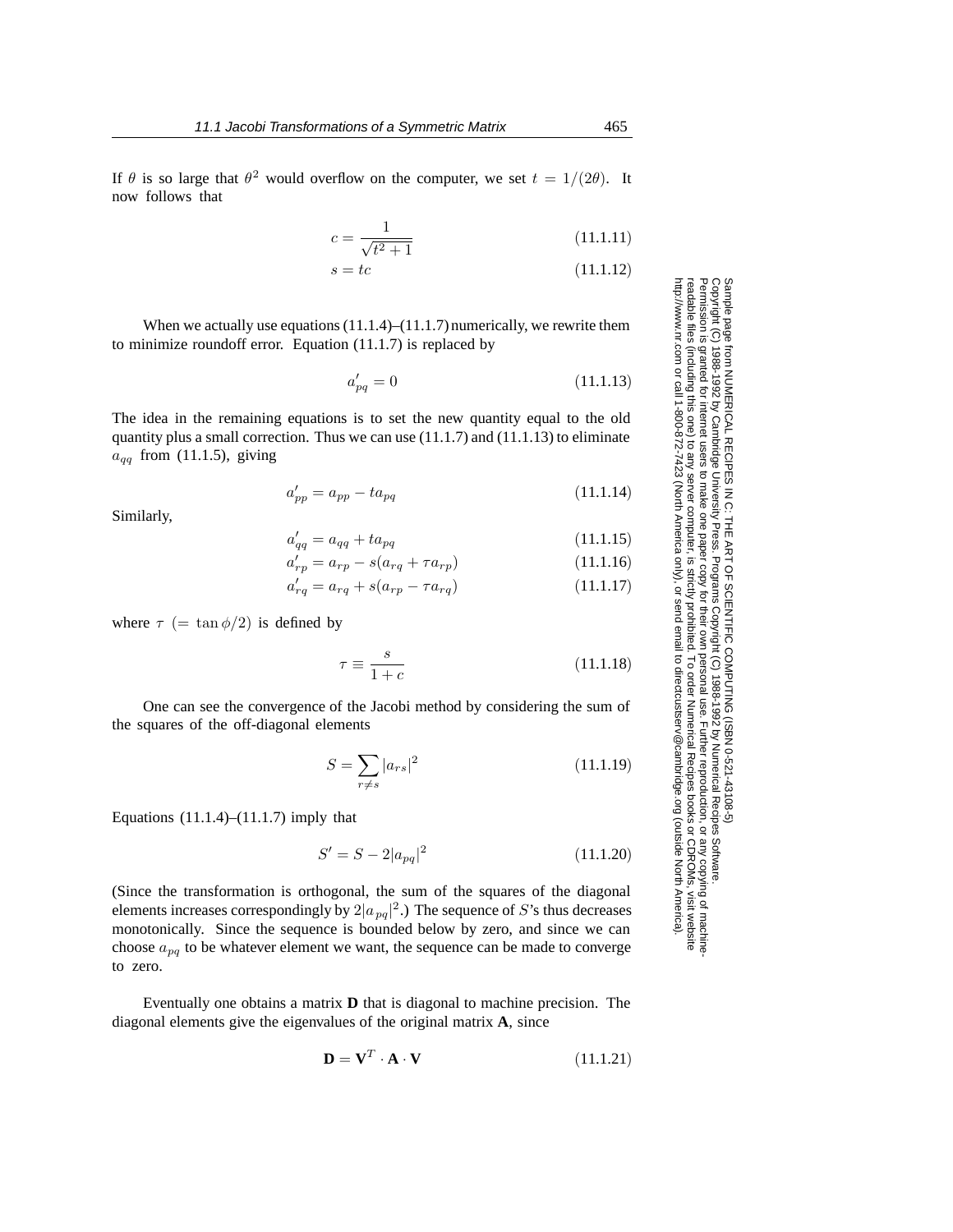where

$$
\mathbf{V} = \mathbf{P}_1 \cdot \mathbf{P}_2 \cdot \mathbf{P}_3 \cdots \tag{11.1.22}
$$

the  $P_i$ 's being the successive Jacobi rotation matrices. The columns of **V** are the eigenvectors (since  $\mathbf{A} \cdot \mathbf{V} = \mathbf{V} \cdot \mathbf{D}$ ). They can be computed by applying

$$
\mathbf{V}' = \mathbf{V} \cdot \mathbf{P}_i \tag{11.1.23}
$$

at each stage of calculation, where initially  $V$  is the identity matrix. In detail, equation  $(11.1.23)$  is

$$
v'_{rs} = v_{rs} \qquad (s \neq p, \ s \neq q)
$$
  

$$
v'_{rp} = cv_{rp} - sv_{rq}
$$
  

$$
v'_{rq} = sv_{rp} + cv_{rq}
$$
  
(11.1.24)

We rewrite these equations in terms of  $\tau$  as in equations (11.1.16) and (11.1.17) to minimize roundoff.

The only remaining question is the strategy one should adopt for the order in which the elements are to be annihilated. Jacobi's original algorithm of 1846 searched the whole upper triangle at each stage and set the largest off-diagonal element to zero. This is a reasonable strategy for hand calculation, but it is prohibitive on a computer since the search alone makes each Jacobi rotation a process of order  $N^2$  instead of N.

A better strategy for our purposes is the *cyclic Jacobi method*, where one annihilates elements in strict order. For example, one can simply proceed down the rows:  $P_{12}, P_{13}, ..., P_{1n}$ ; then  $P_{23}, P_{24}$ , etc. One can show that convergence is generally quadratic for both the original or the cyclic Jacobi methods, for nondegenerate eigenvalues. One such set of  $n(n-1)/2$  Jacobi rotations is called a *sweep*.

The program below, based on the implementations in [1,2], uses two further refinements:

• In the first three sweeps, we carry out the pq rotation only if  $|a_{pq}| > \epsilon$ for some threshold value

$$
\epsilon = \frac{1}{5} \frac{S_0}{n^2} \tag{11.1.25}
$$

Permission is granted for internet users to make one paper copy for their own personal use. Further reproduction, or any copyin

computer, is strictly prohibited. To order Numerical Recipes books

or send email to directcustserv@cambridge.org (outside North America).

from NUMERICAL RECIPES IN C: THE ART OF SCIENTIFIC COMPUTING (ISBN 0-521-43108-5)<br>1988-1992 by Cambridge University Press. Programs Copyright (C) 1988-1992 by Numerical Recipes Software.

Sample page from NUMERICAL RECIPES IN C: THE ART OF SCIENTIFIC COMPUTING (ISBN 0-521-43108-5)

Programs Copyright (C) 1988-1992 by Numerical Recipes Software.

g of machine-

or CDROMs, visit website

Copyright (C) 1988-1992 by Cambridge University Press.

Sample page t<br>Copyright (C)

readable files (including this one) to any server

http://www.nr.com or call 1-800-872-7423 (North America only),

where  $S_0$  is the sum of the off-diagonal moduli,

$$
S_0 = \sum_{r < s} |a_{rs}| \tag{11.1.26}
$$

• After four sweeps, if  $|a_{pq}| \ll |a_{pp}|$  and  $|a_{pq}| \ll |a_{qq}|$ , we set  $|a_{pq}| = 0$ and skip the rotation. The criterion used in the comparison is  $|a_{pq}|$  <  $10^{-(D+2)}|a_{pp}|$ , where D is the number of significant decimal digits on the machine, and similarly for  $|a_{qq}|$ .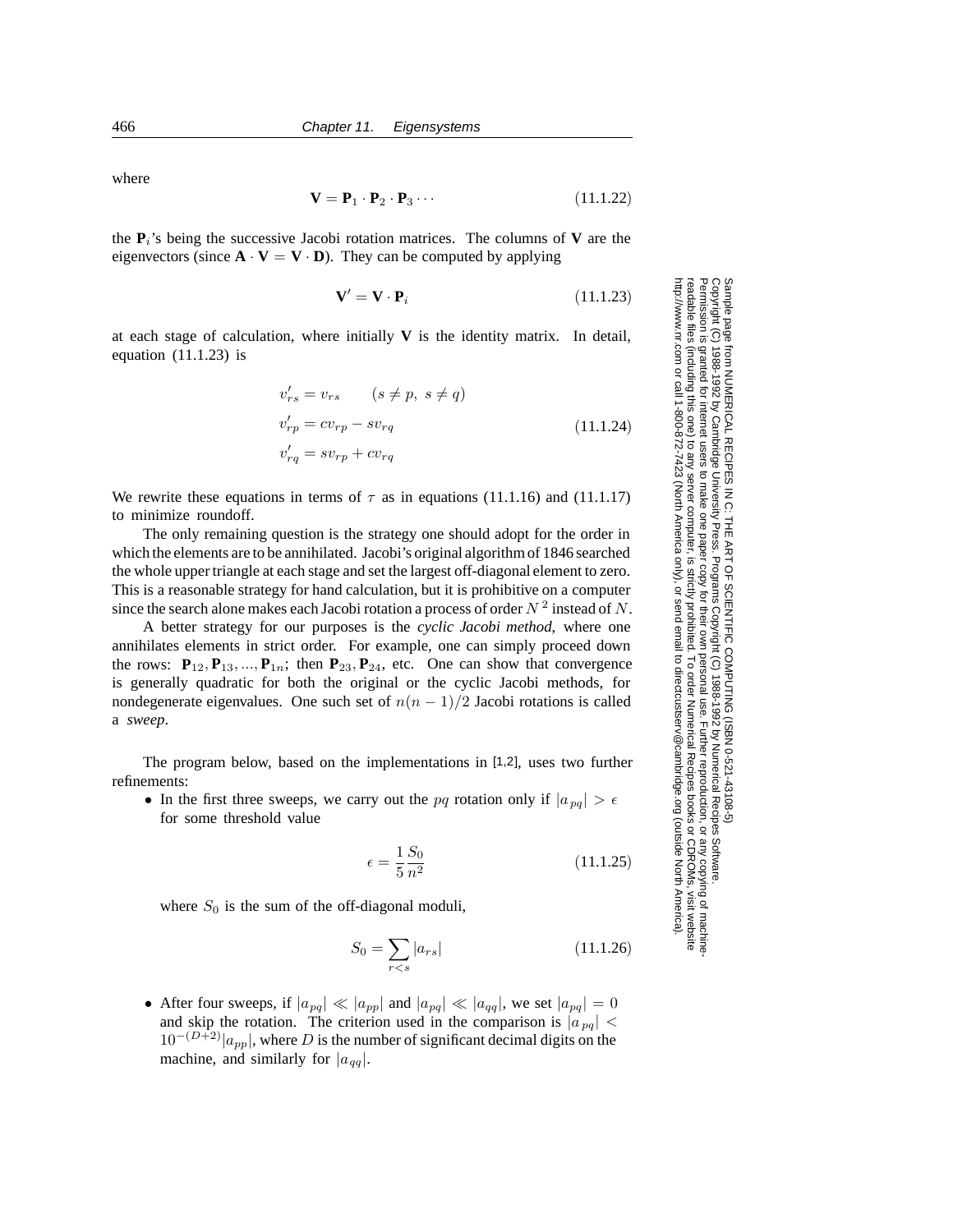In the following routine the  $n \times n$  symmetric matrix a is stored as  $a[1..n]$ [1..n]. On output, the superdiagonal elements of a are destroyed, but the diagonal and subdiagonal are unchanged and give full information on the original symmetric matrix a. The vector  $d[1 \nvert n]$  returns the eigenvalues of a. During the computation, it contains the current diagonal of a. The matrix  $v[1..n][1..n]$  outputs the normalized eigenvector belonging to  $d[k]$  in its kth column. The parameter nrot is the number of Jacobi rotations that were needed to achieve convergence.

Typical matrices require 6 to 10 sweeps to achieve convergence, or  $3n^2$  to  $5n^2$ Jacobi rotations. Each rotation requires of order  $4n$  operations, each consisting of a multiply and an add, so the total labor is of order  $12n<sup>3</sup>$  to  $20n<sup>3</sup>$  operations. Calculation of the eigenvectors as well as the eigenvalues changes the operation count from 4<sup>n</sup> to 6<sup>n</sup> per rotation, which is only a 50 percent overhead.

```
#include <math.h>
#include "nrutil.h"
#define ROTATE(a, i, j, k, l) g=a[i][j]; h=a[k][1]; a[i][j]=g-s*(h+g*tau); \a[k][1]=h+s*(g-h*tau);
```
int j,iq,ip,i;

void jacobi(float \*\*a, int n, float d[], float \*\*v, int \*nrot) Computes all eigenvalues and eigenvectors of a real symmetric matrix  $a[1..n][1..n]$ . On output, elements of a above the diagonal are destroyed.  $d[1..n]$  returns the eigenvalues of a. v[1..n][1..n] is a matrix whose columns contain, on output, the normalized eigenvectors of a. nrot returns the number of Jacobi rotations that were required. {

```
float tresh, theta, tau, t, sm, s, h, g, c, *b, *z;
b=vector(1,n):
z=vector(1,n);<br>for (ip=1;ip<=n;ip++) {
                                                  Initialize to the identity matrix.
   for (iq=1; iq<=n; iq++) v[ip][iq]=0.0;v[ip][ip]=1.0;}<br>for (ip=1;ip<=n;ip++) {
                                                  Initialize b and d to the diagonal of a.
   b[ip] = d[ip] = a[ip][ip];z[ip] = 0.0; This vector will accumulate terms
                                                      of the form ta_{pq} as in equa-
                                                      tion (11.1.14).
}
*nrot=0;
for (i=1;i<=50;i++) {
    sm=0.0;
   for (ip=1;ip<=n-1;ip++) { Sum off-diagonal elements.
       for (iq=ip+1;iq<=n;iq++)
           sm += fabs(a[ip][iq]);
    }
    if (sm == 0.0) { The normal return, which relies
                                                      on quadratic convergence to
                                                      machine underflow.
       free\_vector(z,1,n);free_vector(b,1,n);
       return;
    }
    if (i < 4)<br>tresh=0.2*sm/(n*n);
                                                  ...on the first three sweeps.
    else
        tresh=0.0; https://www.industresh-0.0;
   for (ip=1;ip<=n-1;ip++) {
       for (iq=ip+1;iq<=n;iq++) {
           g=100.0*fabs(a[ip][iq]);
           After four sweeps, skip the rotation if the off-diagonal element is small.
           if (i > 4 && (fload)(fabs(d[ip])+g) = (fload)fabs(d[ip])& (float)(fabs(d[iq])+g) == (float)fabs(d[iq]))
               a[ip][iq]=0.0;
```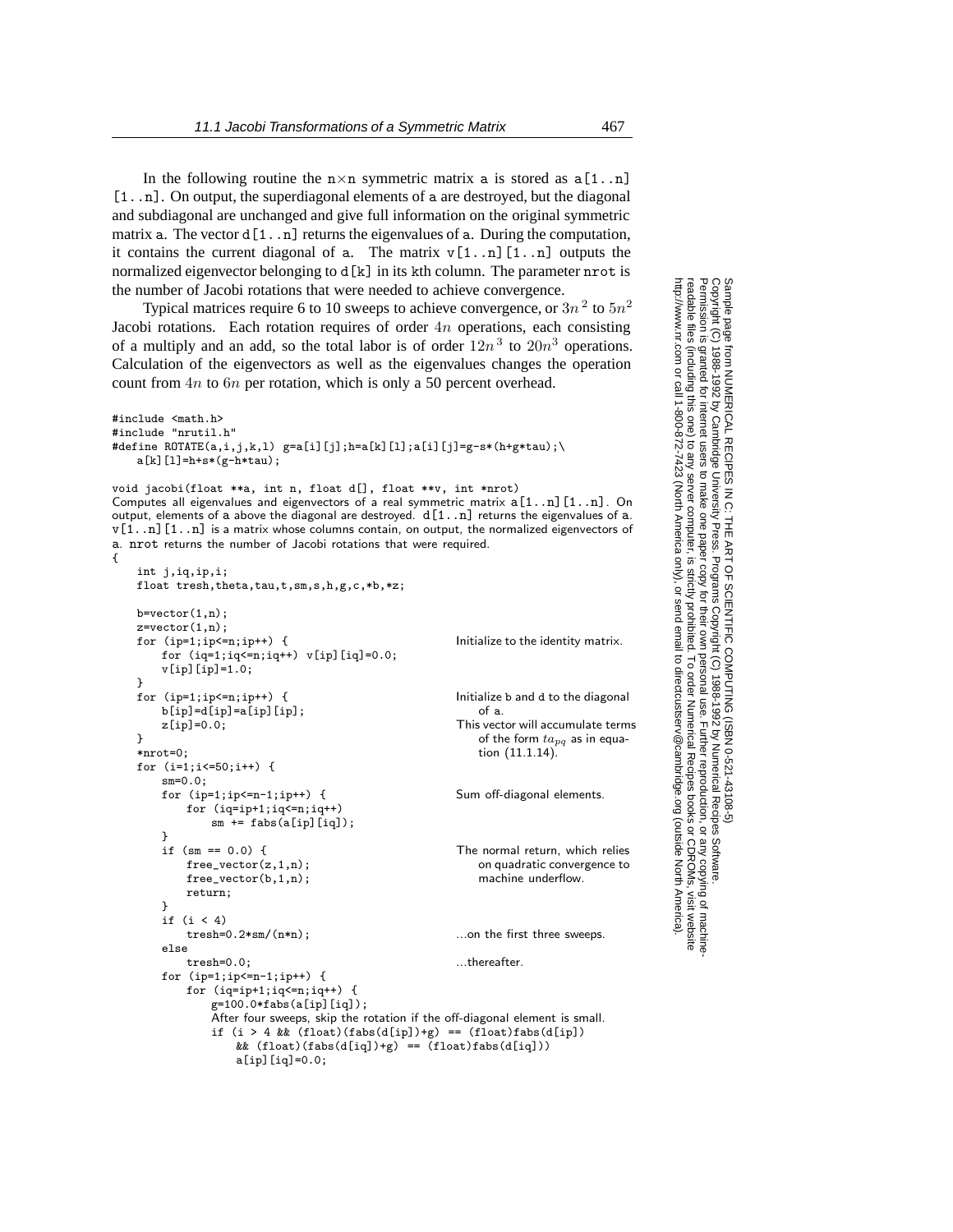```
else if (fabs(a[ip][iq]) > tresh) {
                  h=d[iq]-d[ip];
                  if ((\text{float})(\text{fabs}(h)+g)) = (\text{float})\text{fabs}(h))<br>t=(a[ip][iq])/h;<br>t = 1/(2\theta)t=(a[ip][iq])/h;else {
                      theta=0.5*h/(a[ip][iq]); Equation (11.1.10).
                      t=1.0/(fabs(theta)+sqrt(1.0+theta*theta));
                      if (theta <0.0) t = -t;
                  }
                  c=1.0/sqrt(1+t*t);
                  s=t*c;
                  tau=s/(1.0+c);
                 h=t*a[ip][iq];
                 z[ip] -= h;
                  z[iq] += h;
                  d[ip] -= h;
                  d[iq] += h;
                  a[ip][iq]=0.0;<br>for (j=1;j<=ip-1;j++) {
                                                          Case of rotations 1 \leq j < p.
                      ROTATE(a,j,ip,j,iq)
                  }
                  for (j=ip+1;j\leq-iq-1;j++) { Case of rotations p < j < q.
                      ROTATE(a,ip,j,j,iq)
                  }<br>for (j=iq+1;j<=n;j++) {
                                                          Case of rotations q < j \leq n.
                      ROTATE(a,ip,j,iq,j)
                  }
                  for (j=1; j<=n; j++) {
                      ROTATE(v,j,ip,j,iq)
                  }
                  ++(*nrot);
             }
        }
    }
    for (ip=1;ip<=n;ip++) {
        b[ip] += z[ip];<br>d[ip]=b[ip];
         d[ip]=b[ip]; Update d with the sum of ta_{pq},<br>z[ip]=0.0; and reinitialize z.
                                                          and reinitialize z.
    }
}
nrerror("Too many iterations in routine jacobi");
```
Permission is granted for internet users to make one paper copy for their own personal use. Further reproduction, or any copyin

computer, is strictly prohibited. To order Numerical Recipes books

or send email to directcustserv@cambridge.org (outside North America).

Sample page from NUMERICAL RECIPES IN C: THE ART OF SCIENTIFIC COMPUTING (ISBN 0-521-43108-5)

Programs Copyright (C) 1988-1992 by Numerical Recipes Software.

g of machine-

or CDROMs, visit website

Copyright (C) 1988-1992 by Cambridge University Press.

readable files (including this one) to any server

http://www.nr.com or call 1-800-872-7423 (North America only),

Note that the above routine assumes that underflows are set to zero. On machines where this is not true, the program must be modified.

The eigenvalues are not ordered on output. If sorting is desired, the following routine can be invoked to reorder the output of jacobi or of later routines in this chapter. (The method, straight insertion, is  $N^2$  rather than N log N; but since you have just done an  $N<sup>3</sup>$  procedure to get the eigenvalues, you can afford yourself this little indulgence.)

```
void eigsrt(float d[], float **v, int n)
```
Given the eigenvalues  $d[1..n]$  and eigenvectors  $v[1..n][1..n]$  as output from jacobi  $(\S11.1)$  or tqli  $(\S11.3)$ , this routine sorts the eigenvalues into descending order, and rearranges the columns of v correspondingly. The method is straight insertion. {

```
int k,j,i;
float p;
for (i=1;i<n;i++) {
   p=d[k=i];
```
}